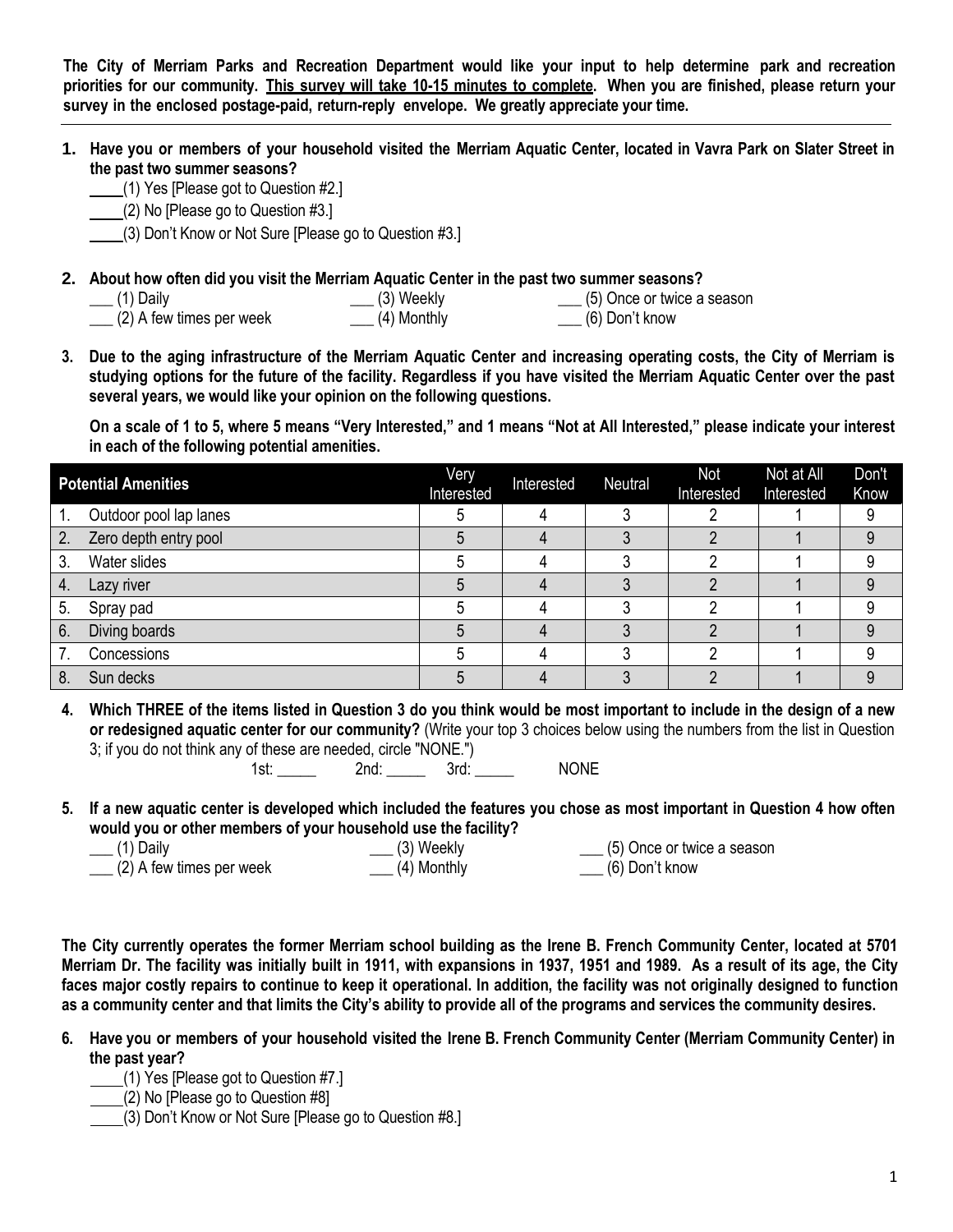**The City is exploring options to renovate or develop a NEW community recreation center. Regardless of your use of the Irene B. French Community Center in the past, we would like your opinion on the following questions.** 

- **7. About how often did you visit the Irene B. French Community Center in the past year?**
	-
- 

 $\frac{1}{2}$  (5) Less than six times

- $\Box$  (2) A few times per week  $\Box$  (4) Monthly  $\Box$  (6) Don't know
- 
- **8. Several INDOOR recreation facilities and amenities that could be included in a NEW or renovated community center are listed below. For each one, please indicate if you or others in your household have a need for the item by circling "YES" or "NO." If you or others have a need, please indicate how well your needs for the item are being met.**

|     | <b>Type of Facility or Activity</b>                |          | Do You Have a Need for<br>this Facility or |       | If You Have a Need, How Well Are Your |        |                |  |
|-----|----------------------------------------------------|----------|--------------------------------------------|-------|---------------------------------------|--------|----------------|--|
|     |                                                    |          |                                            |       | <b>Needs Currently Being Met?</b>     |        |                |  |
|     |                                                    | Amenity? |                                            | Fully | Mostly                                | Partly | <b>Not</b>     |  |
|     |                                                    |          |                                            | Met   | Met                                   | Met    | Met            |  |
| 1   | Aerobics/dance areas                               | Yes      | <b>No</b>                                  | 3     | $\overline{2}$                        |        | $\mathbf 0$    |  |
| 2.  | Arts and crafts areas                              | Yes      | <b>No</b>                                  | 3     | $\overline{2}$                        | 1      | $\mathbf 0$    |  |
| 3.  | Art gallery                                        | Yes      | No                                         | 3     | $\overline{2}$                        | 1      | $\mathbf{0}$   |  |
| 4.  | Café / coffee shop                                 | Yes      | <b>No</b>                                  | 3     | $\overline{2}$                        | 1      | $\mathbf 0$    |  |
| 5.  | Cardiovascular/fitness equipment areas             | Yes      | <b>No</b>                                  | 3     | $\overline{2}$                        | 1      | $\mathbf{0}$   |  |
| 6.  | Community meeting rooms                            | Yes      | <b>No</b>                                  | 3     | $\overline{2}$                        | 1      | 0              |  |
| 7.  | Gaming areas with video games, billiards, etc.     | Yes      | <b>No</b>                                  | 3     | $\overline{2}$                        | 1      | $\mathbf 0$    |  |
| 8.  | Gyms for basketball/volleyball                     | Yes      | No                                         | 3     | $\overline{2}$                        | 1      | $\mathbf{0}$   |  |
| 9.  | Indoor archery/shooting range                      | Yes      | <b>No</b>                                  | 3     | $\overline{2}$                        | 1      | $\mathbf 0$    |  |
| 10. | Indoor leisure swimming pools                      | Yes      | <b>No</b>                                  | 3     | $\overline{2}$                        |        | 0              |  |
| 11. | Indoor lap lanes for exercise swimming             | Yes      | <b>No</b>                                  | 3     | $\overline{2}$                        | 1      | $\overline{0}$ |  |
| 12. | Indoor walking/jogging track                       | Yes      | No                                         | 3     | $\overline{2}$                        | 1      | $\mathbf 0$    |  |
| 13. | Library                                            | Yes      | <b>No</b>                                  | 3     | $\overline{2}$                        | 1      | $\overline{0}$ |  |
| 14. | Outdoor leisure swimming areas                     | Yes      | No                                         | 3     | $\overline{2}$                        | 1      | 0              |  |
| 15. | Photography studios                                | Yes      | <b>No</b>                                  | 3     | $\overline{2}$                        | 1      | $\mathbf{0}$   |  |
| 16. | Pickleball courts                                  | Yes      | <b>No</b>                                  | 3     | $\overline{2}$                        |        | 0              |  |
| 17. | Racquetball/handball courts                        | Yes      | <b>No</b>                                  | 3     | $\overline{2}$                        | 1      | $\mathbf{0}$   |  |
| 18. | Rock climbing walls                                | Yes      | No                                         | 3     | $\overline{2}$                        |        | 0              |  |
| 19. | Rooms for recreation classes and other activities  | Yes      | <b>No</b>                                  | 3     | $\overline{2}$                        | 1      | $\overline{0}$ |  |
| 20. | Rooms for community meetings and family gatherings | Yes      | No                                         | 3     | $\overline{2}$                        |        | 0              |  |
| 21. | Rooms for banquets and catered events              | Yes      | <b>No</b>                                  | 3     | $\overline{2}$                        | 1      | $\overline{0}$ |  |
| 22. | Satellite post office                              | Yes      | <b>No</b>                                  | 3     | $\overline{2}$                        |        | $\mathbf{0}$   |  |
| 23. | Space for theatre or musical productions           | Yes      | No                                         | 3     | $\overline{2}$                        |        | 0              |  |
| 24. | Senior activity/social areas                       | Yes      | <b>No</b>                                  | 3     | $\overline{2}$                        | 1      | $\mathbf 0$    |  |
| 25. | Weightlifting exercise areas                       | Yes      | <b>No</b>                                  | 3     | $\overline{2}$                        | 1      | 0              |  |
| 26. | Other:                                             | Yes      | No                                         | 3     | $\overline{2}$                        | 1      | $\mathbf 0$    |  |

**9. Which FOUR of the items listed in Question 8 do you think are most important to include in the design of a NEW or renovated community recreation center for Merriam?** (Write your top 4 choices below using the numbers from the list in Question 8; if you do not think any of these are needed, circle "NONE.")

1st: 2nd: 2nd: 3rd: 4th: NONE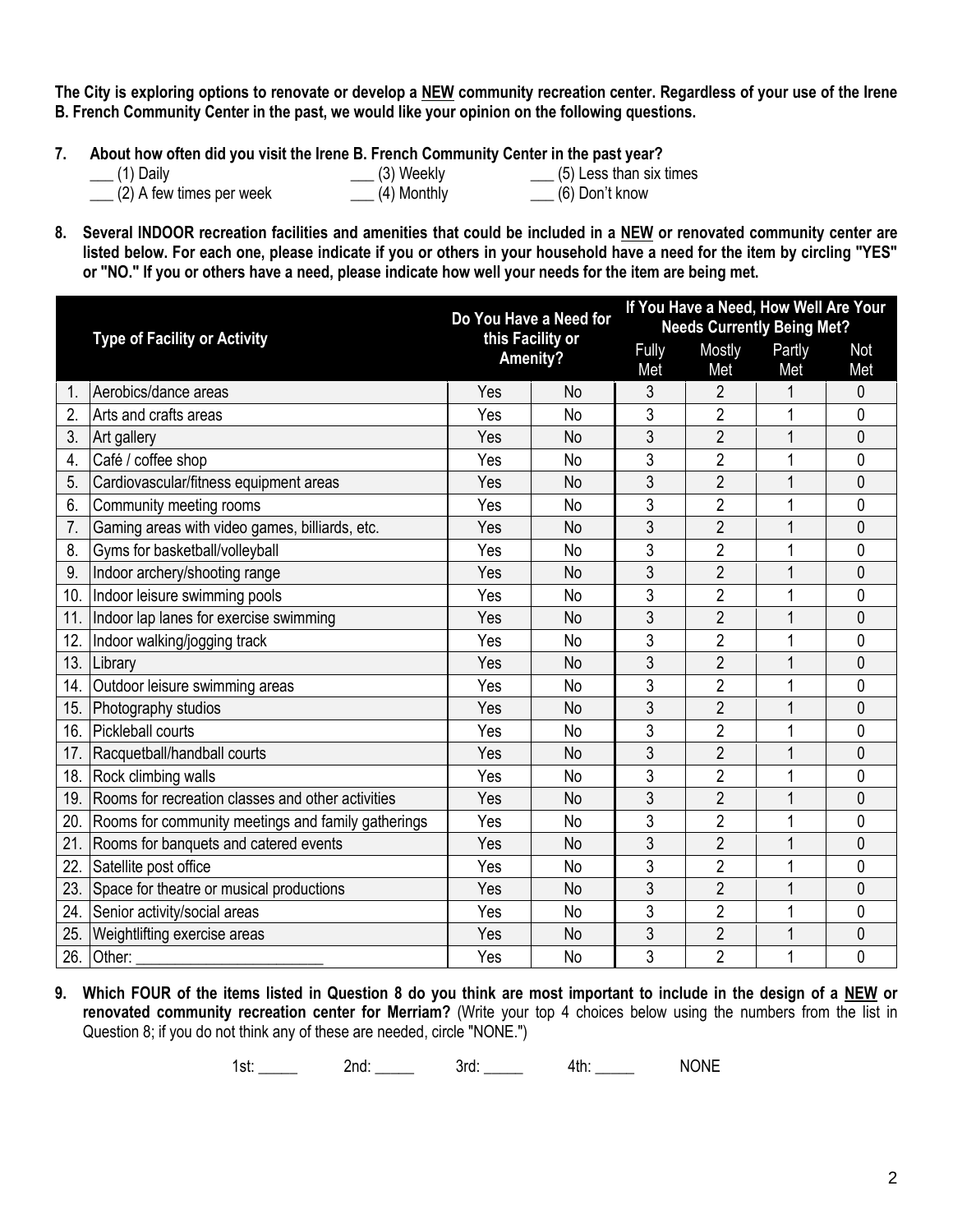- **10. If a NEW or renovated community recreation center is developed which included the features you chose as most important in Question 9, how often would you or other members of your household use the facility on an annual basis?**
	- $\overline{a}$  (2) A few times per week  $\overline{a}$  (4) Monthly  $\overline{a}$  (6) Don't know
- $\frac{1}{1}$  (5) Less than six times
- **11. If a community recreation center were to offer short-term childcare available for people with children who use the facility, would you be more likely to use the facility?**
	- $(1)$  Yes
	- (2) No
- **12. Assuming the City were to build a NEW community recreation center in Merriam, what do you believe should happen to the school building where the current Irene B. French Community Center is located? From the following list of options, please check the TWO options you would most support.**
	- \_\_\_ (1) Demolish the building and convert the site to open parkland / greenspace
	- \_\_\_ (2) Demolish the building and develop new outdoor park facilities to encourage use
	- \_\_\_ (3) Sell the property at the highest offer
	- $\underline{\hspace{1cm}}$  (4) Do not relocate the Irene B. French Community Center and continue operating it as-is.
	- $\frac{1}{1}$  (5) Not sure
	- $\qquad$  (6) Other:
- **13. Using a scale of 1 to 5, where 5 means "Strongly Agree" and 1 means "Strongly Disagree," please rate your level of agreement with the following statements. A rating of 3 indicates that you understand the issue, but are neutral. Circle "9" if you don't have enough information to have an opinion.**

|                  | <b>Statements</b>                                                                                                                                         | Strongly<br>Agree | Agree | Neutral | <b>Disagree</b> | Strongly<br><b>Disagree</b> | Don't<br>Know |
|------------------|-----------------------------------------------------------------------------------------------------------------------------------------------------------|-------------------|-------|---------|-----------------|-----------------------------|---------------|
| 1.               | It is valuable to me to have a community recreation<br>center.                                                                                            | 5                 | 4     | 3       | $\overline{2}$  |                             | 9             |
| 2.               | I believe a community recreation center boosts property<br>values in our community.                                                                       | 5                 | 4     | 3       | 2               |                             | 9             |
| 3.               | The City of Merriam needs a NEW community recreation<br>center.                                                                                           | 5                 | 4     | 3       | 2               |                             | 9             |
| 4.               | A NEW community recreation center should be<br>geographically located as close to the middle of our<br>community as possible.                             | 5                 | 4     | 3       | 2               |                             | 9             |
| 5.               | A community recreation center should include a<br>social gathering component.                                                                             | 5                 | 4     | 3       | 2               |                             | 9             |
| 6.               | Our community needs more fitness, recreation, and<br>social opportunities for youth and teens.                                                            | 5                 | 4     | 3       | $\overline{2}$  |                             | 9             |
| $\overline{7}$ . | Our community needs more fitness, recreation, and<br>social opportunities for seniors.                                                                    | 5                 | 4     | 3       | 2               |                             | 9             |
| 8.               | A community recreation center should generate<br>revenue from user fees (e.g., memberships, daily fees,<br>rentals) to help cover the cost of operations. | 5                 | 4     | 3       | 2               |                             | 9             |

- **14. Municipal bonds would likely be required to finance development of a new or renovated community recreation center. From the following list of options, please check the ONE option you would most likely support the City taking in order to repay such bonds.** 
	- \_\_\_ (1) A local sales tax increase

(4) Neither option 1 nor 2

\_\_\_ (2) An increase to local property taxes

 $(3)$  A combination of the option 1 and 2

- 
- \_\_\_ (5) Don't know or not sure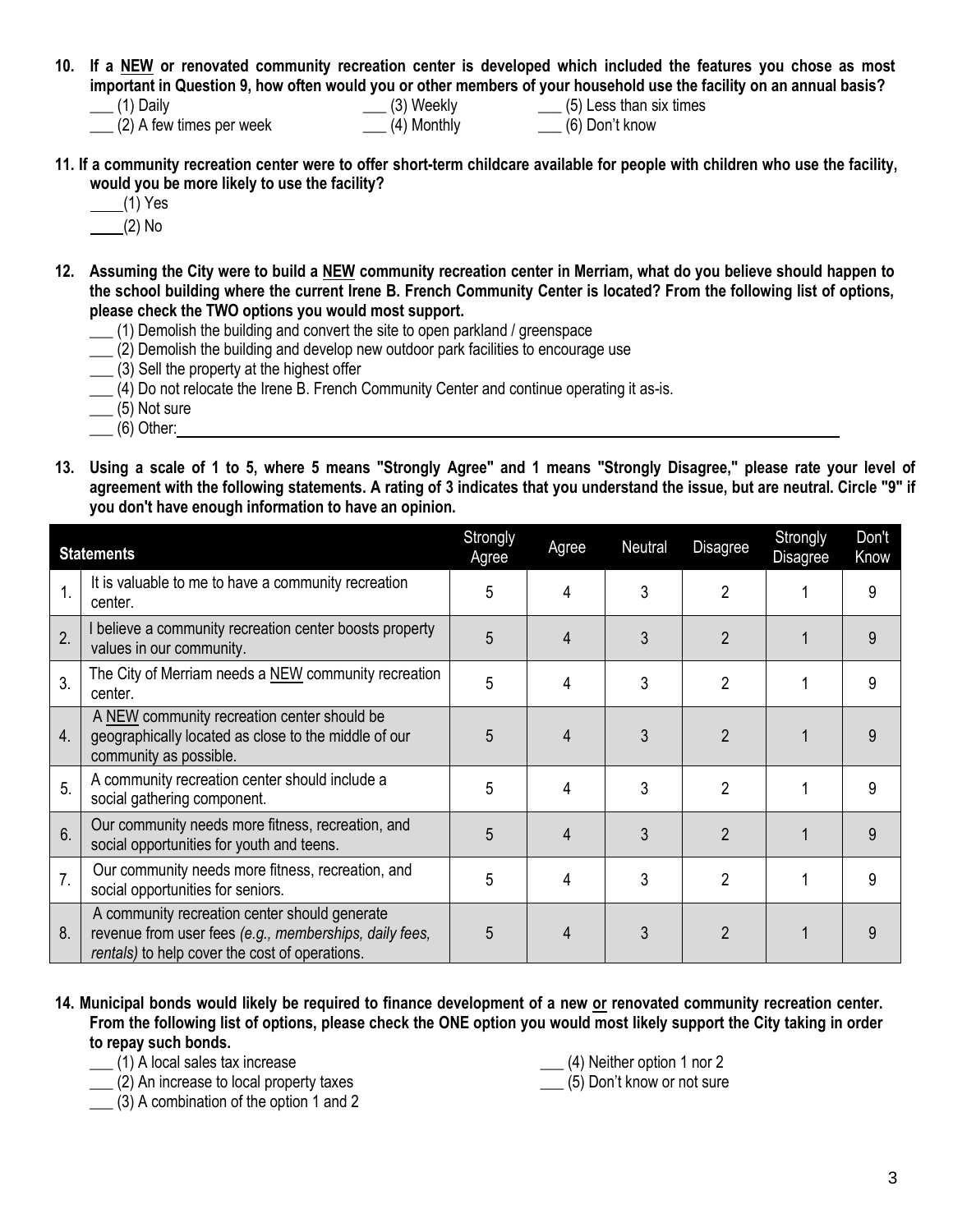- **15. The City would also need to plan for the costs associated with the operation, maintenance, and long term care of a new or renovated community recreation center. From the following list of options, please check up to TWO options you would most support the City using for this purpose.** 
	- \_\_\_ (1) A local sales tax increase
	- \_\_\_ (2) An increase to local property taxes
	- \_\_\_ (3) User fees paid by patrons to the center
	- \_\_\_ (4) Don't know or not sure
- **16. If a NEW community center is developed with the facilities and programs you prefer most, would you or other members of your household be willing to pay to use the services and facilities?**
	- (1) Yes [Please go to Question #16a.]
	- (2) Maybe [Please go to Question #16a.]
	- (3) No [Please go to Question #17.]
	- **16a. Per Visit. What is the maximum amount per person per visit that you would be willing to pay to use the services and facilities at a NEW community recreation center?**
		- $\Box$  (1) Up to \$5 per visit  $\Box$  (2) Up to \$7 per visit  $\Box$  (3) Up to \$10 per visit
		- \_\_\_ (4) I would pay a reasonable amount over \$10 per visit depending on the services offered.
	- **16b. Per Month for an Individual. What is the maximum amount per MONTH that you would be willing to pay for an individual pass (or membership) to use the services and facilities at a NEW community recreation center?**  $\Box$  (1) Up to \$25 per month  $\Box$  (2) Up to \$35 per month  $\Box$  (3) Up to \$45 per month
		- \_\_\_ (4) I would pay a reasonable amount over \$45 per visit depending on the services offered.
	- **16c. Per Month for a Family. What is the maximum amount per MONTH that you would be willing to pay for a family pass (or membership) to use the services and facilities at a <u>NEW</u> community recreation center?<br>
	(1) Up to \$35 per month (2) Up to \$45 per month (3) Up to \$55 per month**  $\Box$  (2) Up to \$45 per month  $\Box$  (3) Up to \$55 per month
		- \_\_\_ (4) Not applicable (I live alone)
- **17. Which of the following organizations provide leisure and recreation facilities that are used by you and other members of your household?** (Check all that apply.)

| (01) School District                           | (06) Private clubs (tennis, fitness & dance)              |
|------------------------------------------------|-----------------------------------------------------------|
| (02) Churches or other religious organizations | (07) City of Merriam Parks and Rec.                       |
| (03) Private youth sports teams                | (08) Other cities', county, or state parks and facilities |
| (04) Local colleges                            | ____(09) Other:                                           |
| (05) Non-profit organizations                  | (10) None. Do not use any organizations.                  |

## **18. How far do you currently travel to use these types of leisure and recreation facilities?**

 $\frac{1}{2}$  (1) Up to 3 miles  $\frac{1}{2}$  (2) 3 to 5 miles  $\frac{1}{2}$  (3) 6 to 10 miles  $\frac{1}{2}$  (4) More than 10 miles

- **19. Please rank the importance of the following potential improvements to City of Merriam parks, trails, arts, and recreation facilities, on a scale of 1 to 6, where "1" is "most important", and "6" is "least important".**
	- (1) Development/improvement of indoor facilities (Rec Center, indoor track, fitness centers, art center, gyms, etc.)
	- (2) Redevelopment of the Merriam Aquatic Center
	- (3) Construction of new outdoor park amenities (shelters, amphitheater, playgrounds, etc.)
		- (4) Acquisition of new park land and open space
	- (5) Acquisition and development of walking and biking trails
	- (6) Maintenance of existing parks and recreation facilities